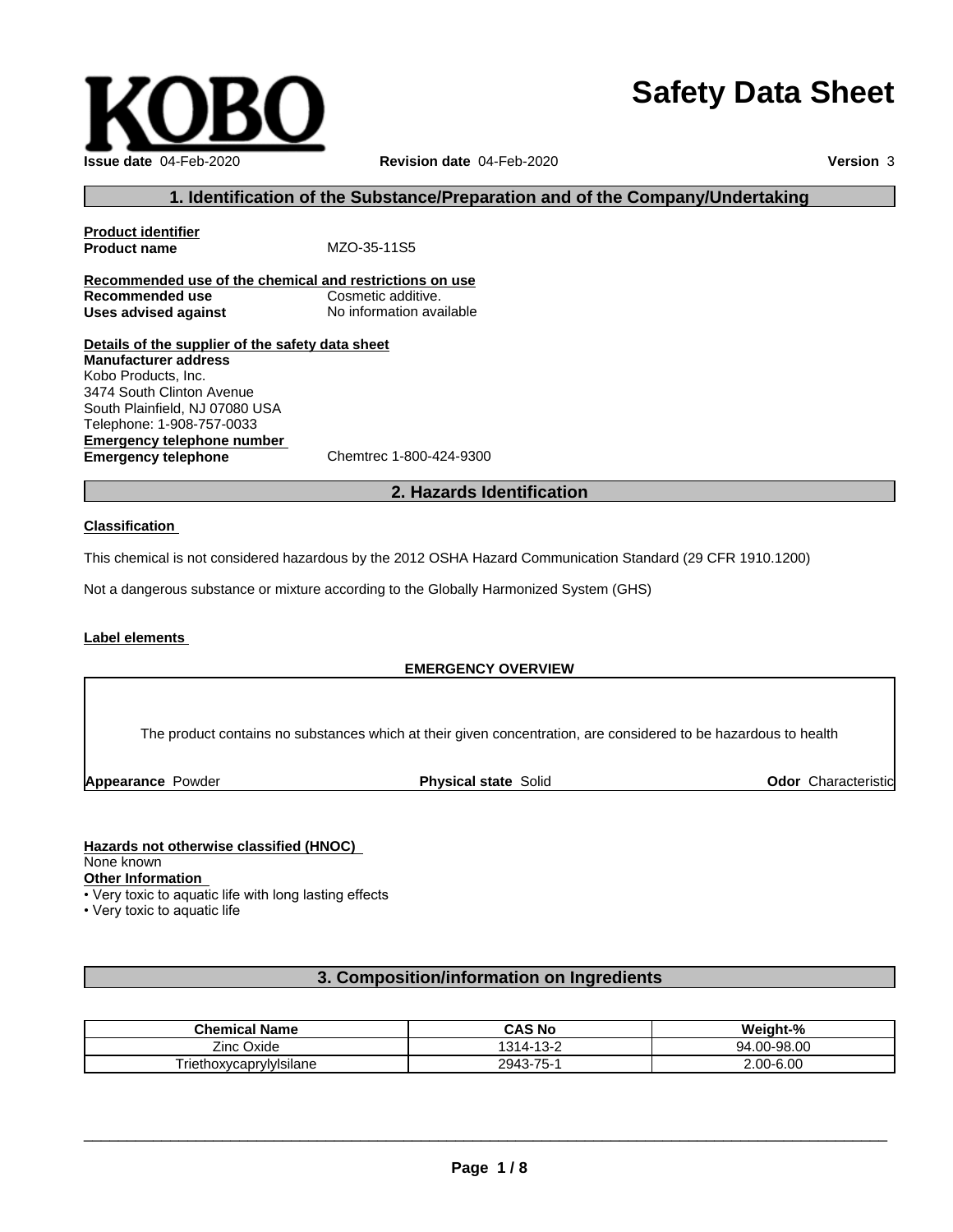| <b>First aid measures</b>                                   |                                                                                                                                    |
|-------------------------------------------------------------|------------------------------------------------------------------------------------------------------------------------------------|
| <b>General advice</b>                                       | If symptoms persist, call a physician.                                                                                             |
| Eye contact                                                 | Rinse immediately with plenty of water, also under the eyelids, for at least 15 minutes. If<br>symptoms persist, call a physician. |
| <b>Skin contact</b>                                         | Wash off immediately with soap and plenty of water while removing all contaminated<br>clothes and shoes.                           |
| <b>Inhalation</b>                                           | Remove to fresh air. If breathing is irregular or stopped, administer artificial respiration.                                      |
| Ingestion                                                   | If swallowed, do not induce vomiting: seek medical advice immediately and show this<br>container or label.                         |
| Self-protection of the first aider                          | Use personal protective equipment as required.                                                                                     |
| Most important symptoms and effects, both acute and delayed |                                                                                                                                    |
| <b>Symptoms</b>                                             | Product dust may be irritating to eyes, skin and respiratory system.                                                               |
|                                                             | Indication of any immediate medical attention and special treatment needed                                                         |
| Note to physicians                                          | Effects of exposure (inhalation, ingestion or skin contact) to substance may be delayed.                                           |

**4. First aid measures**

### **5. Fire-fighting measures**

### **Suitable extinguishing media**

Use extinguishing measures that are appropriate to local circumstances and the surrounding environment.

**Unsuitable extinguishing media** No information available.

### **Specific hazards arising from the chemical**

None in particular.

**Explosion data Sensitivity to mechanical impact** None. **Sensitivity to static discharge** None.

### **Protective equipment and precautions for firefighters**

Use personal protective equipment as required.

### **6. Accidental release measures**

### **Personal precautions, protective equipment and emergency procedures**

| <b>Personal precautions</b>      | Use personal protective equipment as required. Wash thoroughly after handling. Avoid<br>creating dust. Avoid contact with eyes. |
|----------------------------------|---------------------------------------------------------------------------------------------------------------------------------|
| For emergency responders         | Use personal protective equipment as required.                                                                                  |
| <b>Environmental precautions</b> | Collect spillage. Do not allow into any sewer, on the ground or into any body of water.                                         |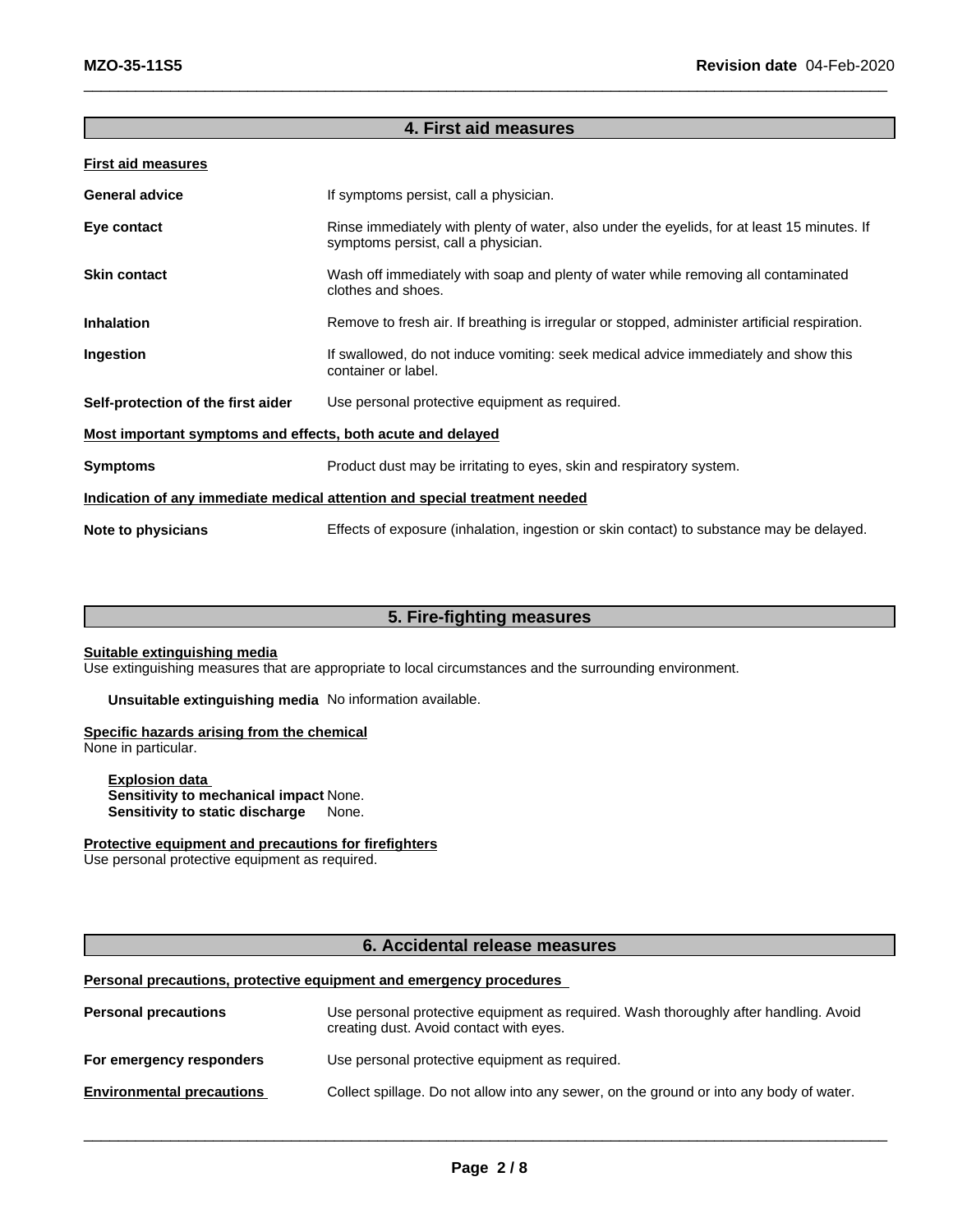### **Methods and material for containment and cleaning up**

| <b>Methods for containment</b>  | Prevent further leakage or spillage if safe to do so.                                |
|---------------------------------|--------------------------------------------------------------------------------------|
| Methods for cleaning up         | Avoid creating dust. Sweep up and shovel into suitable containers for disposal.      |
| Prevention of secondary hazards | Clean contaminated objects and areas thoroughly observing environmental regulations. |

### **7. Handling and Storage**

### **Precautions for safe handling**

| Advice on safe handling                                      | Avoid creating dust. Use only in well-ventilated areas. Avoid contact with skin and eyes.<br>Use personal protective equipment as required. |
|--------------------------------------------------------------|---------------------------------------------------------------------------------------------------------------------------------------------|
| Conditions for safe storage, including any incompatibilities |                                                                                                                                             |

**Storage conditions** Keep container tightly closed in a dry and well-ventilated place. Store at ambient conditions.

**Incompatible materials** Strong oxidizing agents. Strong acids.

### **8. Exposure Controls/Personal Protection**

### **Control parameters**

### **Exposure guidelines** .

| <b>Chemical Name</b> | <b>ACGIH TLV</b>                     | <b>OSHA PEL</b>                           | <b>NIOSH IDLH</b>                     |
|----------------------|--------------------------------------|-------------------------------------------|---------------------------------------|
| Zinc Oxide           | STEL: $10 \text{ mg/m}^3$ respirable | TWA: $5 \text{ mg/m}^3$ fume              | IDLH: $500 \text{ mg/m}^3$            |
|                      | particulate matter                   | TWA: 15 $mg/m3$ total dust                | Ceiling: $15 \text{ mg/m}^3$ dust     |
|                      | TWA: $2 \text{ mg/m}^3$ respirable   | $TWA: 5 mg/m3$ respirable fraction        | TWA: $5 \text{ mg/m}^3$ dust and fume |
|                      | particulate matter                   | (vacated) TWA: $5 \text{ mg/m}^3$ fume    | STEL: $10 \text{ mg/m}^3$ fume        |
|                      |                                      | (vacated) TWA: $10 \text{ mg/m}^3$ total  |                                       |
|                      |                                      | dust                                      |                                       |
|                      |                                      | (vacated) TWA: $5 \text{ mg/m}^3$         |                                       |
|                      |                                      | respirable fraction                       |                                       |
|                      |                                      | (vacated) STEL: 10 mg/m <sup>3</sup> fume |                                       |

### **Appropriate engineering controls**

**Engineering controls** Ensure adequate ventilation, especially in confined areas.

### **Individual protection measures, such as personal protective equipment**

| <b>Eye/face protection</b>     | Wear safety glasses with side shields (or goggles).                       |
|--------------------------------|---------------------------------------------------------------------------|
| Skin and body protection       | Wear protective gloves and protective clothing.                           |
| <b>Respiratory protection</b>  | In case of insufficient ventilation, wear suitable respiratory equipment. |
| General hygiene considerations | Handle in accordance with good industrial hygiene and safety practice.    |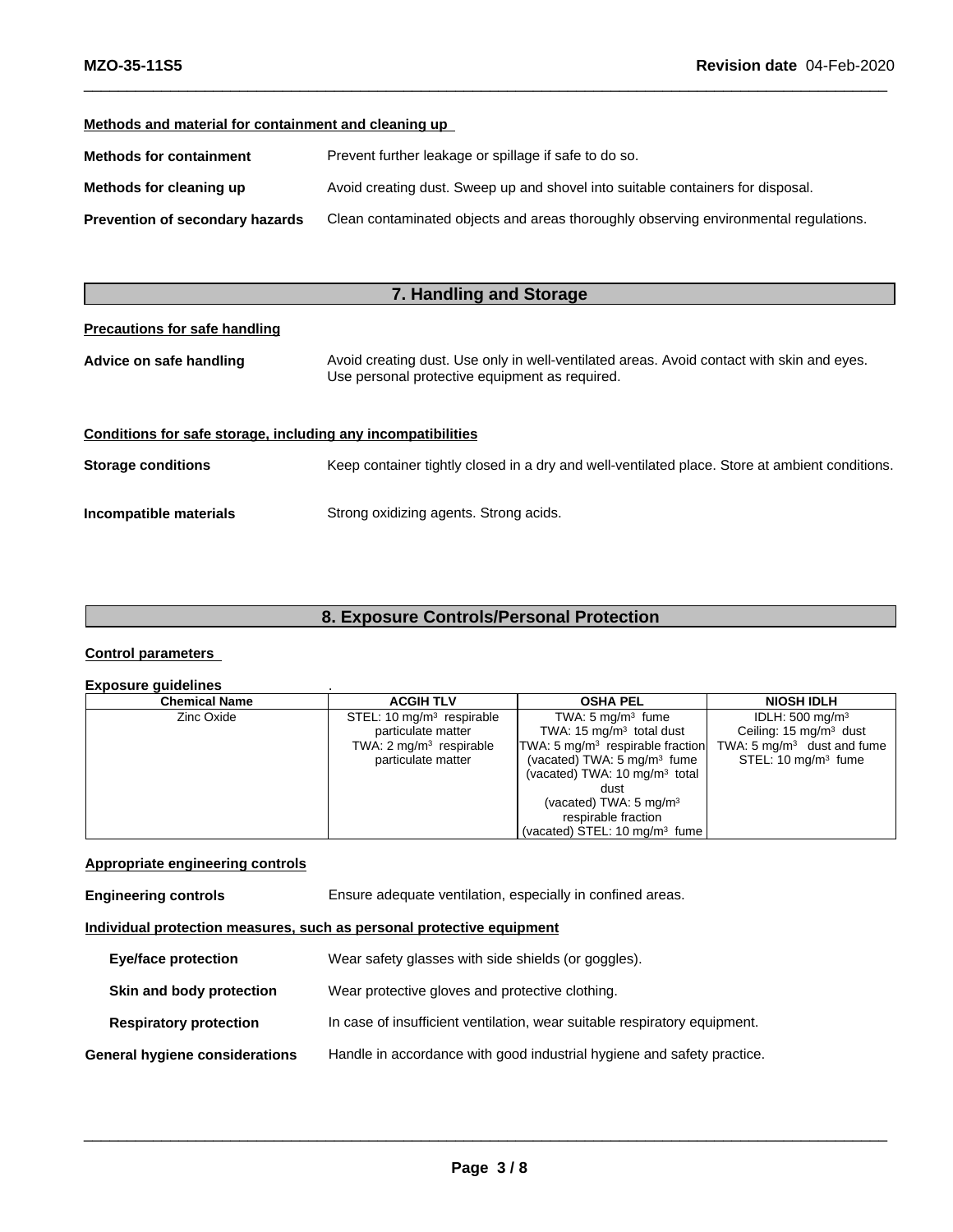### **9. Physical and Chemical Properties**

### **Information on basic physical and chemical properties**

| <b>Physical state</b>            | Solid                    |                          |                          |
|----------------------------------|--------------------------|--------------------------|--------------------------|
| Appearance                       | Powder                   | Odor                     | Characteristic           |
| <b>Color</b>                     | White                    | <b>Odor threshold</b>    | No information available |
|                                  |                          |                          |                          |
| <b>Property</b>                  | Values                   | Remarks •                |                          |
| рH                               |                          | No information available |                          |
| Melting point / freezing point   |                          | No information available |                          |
| Boiling point / boiling range    |                          | No information available |                          |
| <b>Flash point</b>               |                          | No information available |                          |
| <b>Evaporation rate</b>          |                          | No information available |                          |
| Flammability (solid, gas)        |                          | No information available |                          |
| <b>Flammability limit in air</b> |                          |                          |                          |
| <b>Upper flammability limit</b>  |                          | No information available |                          |
| Lower flammability limit         |                          | No information available |                          |
| Vapor pressure                   |                          | No information available |                          |
| Vapor density                    |                          | No information available |                          |
| <b>Specific gravity</b>          |                          | No information available |                          |
| <b>Water solubility</b>          | Insoluble in water       |                          |                          |
| Solubility in other solvents     |                          | No information available |                          |
| <b>Partition coefficient</b>     |                          | No information available |                          |
| <b>Autoignition temperature</b>  |                          | No information available |                          |
| <b>Decomposition temperature</b> |                          | No information available |                          |
| <b>Kinematic viscosity</b>       |                          | No information available |                          |
| <b>Dynamic viscosity</b>         |                          | No information available |                          |
| <b>Explosive properties</b>      |                          | No information available |                          |
| <b>Oxidizing properties</b>      |                          | No information available |                          |
|                                  |                          |                          |                          |
| <b>Other Information</b>         |                          |                          |                          |
| Softening point                  | No information available |                          |                          |
| <b>Molecular weight</b>          | No information available |                          |                          |
| VOC content (%)                  | No information available |                          |                          |
| <b>Density</b>                   | No information available |                          |                          |
| <b>Bulk density</b>              | No information available |                          |                          |

## **10. Stability and Reactivity**

**Reactivity** No data available

### **Chemical stability**

Stable under normal conditions.

### **Possibility of hazardous reactions**

None under normal processing.

**Hazardous polymerization** Hazardous polymerization does not occur.

#### **Conditions to avoid** None known.

**Incompatible materials** Strong oxidizing agents. Strong acids.

### **Hazardous decomposition products**

None known.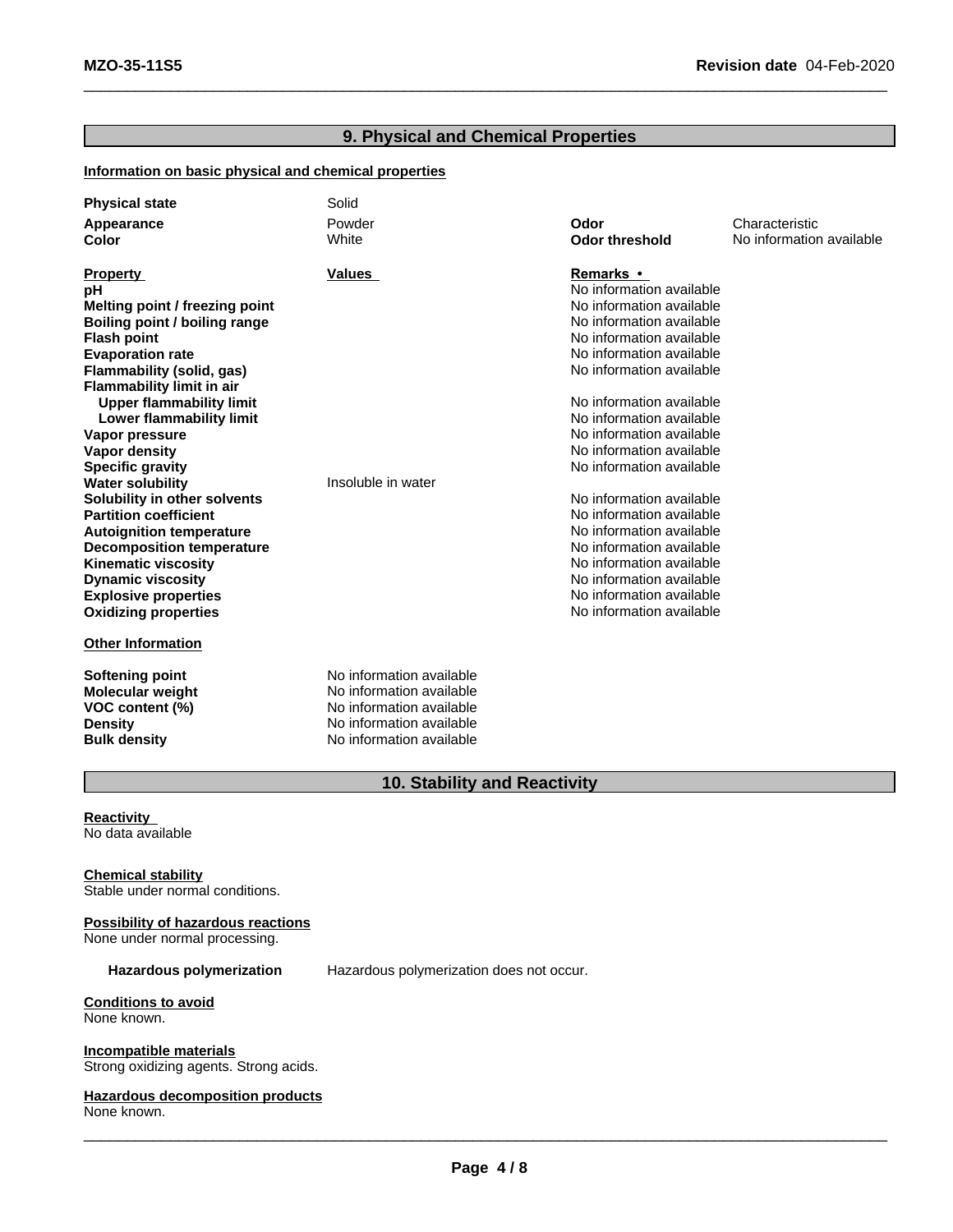### **11. Toxicological Information**

### **Information on likely routes of exposure**

#### **Product information**

| <b>Inhalation</b>   | No data available. |
|---------------------|--------------------|
| Eye contact         | No data available. |
| <b>Skin contact</b> | No data available. |
| Ingestion           | No data available. |

#### **Component information**

| <b>Chemical Name</b>    | Oral LD50                                                | າl LD50<br>Dermal                          | <b>Inhalation LC50</b> |
|-------------------------|----------------------------------------------------------|--------------------------------------------|------------------------|
| Zinc Oxide              | -222<br>Rat<br>ma/ka<br>วบบบ                             | ı (Rat)<br>>2000 ma/ka                     |                        |
| Triethoxycaprylylsilane | Rat<br>0.000<br>∟/kα<br>UU60<br>$\overline{\phantom{0}}$ | Rabbit<br><b>FOA</b><br>uL/ko<br>-<br>= లల |                        |

### **Information on toxicological effects**

**Symptoms** No information available.

### **Delayed and immediate effects as well as chronic effects from short and long-term exposure**

| <b>Skin corrosion/irritation</b>  | No information available.                                                                                 |
|-----------------------------------|-----------------------------------------------------------------------------------------------------------|
| Serious eye damage/eye irritation | No information available.                                                                                 |
| <b>Irritation</b>                 | No information available.                                                                                 |
| <b>Corrosivity</b>                | No information available.                                                                                 |
| <b>Sensitization</b>              | No information available.                                                                                 |
| Germ cell mutagenicity            | No information available.                                                                                 |
| Carcinogenicity                   | This product does not contain any carcinogens or potential carcinogens as listed by OSHA,<br>IARC or NTP. |
| <b>Reproductive toxicity</b>      | No information available.                                                                                 |
| <b>STOT - single exposure</b>     | No information available.                                                                                 |
| <b>STOT</b> - repeated exposure   | No information available.                                                                                 |
| <b>Aspiration hazard</b>          | No information available.                                                                                 |

## **12. Ecological Information**

### **Ecotoxicity**

Very toxic to aquatic life with long lasting effects

| Chem<br>Name<br>nıc       | plants<br>าuatic             | Fist                                                       | -<br>. |
|---------------------------|------------------------------|------------------------------------------------------------|--------|
| <b>Oxide</b><br>′ınc<br>. | $\sim$<br>ma<br>,,<br>.,<br> | $\sim$ $\sim$<br>$\sqrt{2}$<br>ີ<br>$\sim$<br>m<br>.<br>__ |        |

#### **Persistence and degradability**

No information available.

#### **Bioaccumulation**

No information available.

### **Other adverse effects** No information available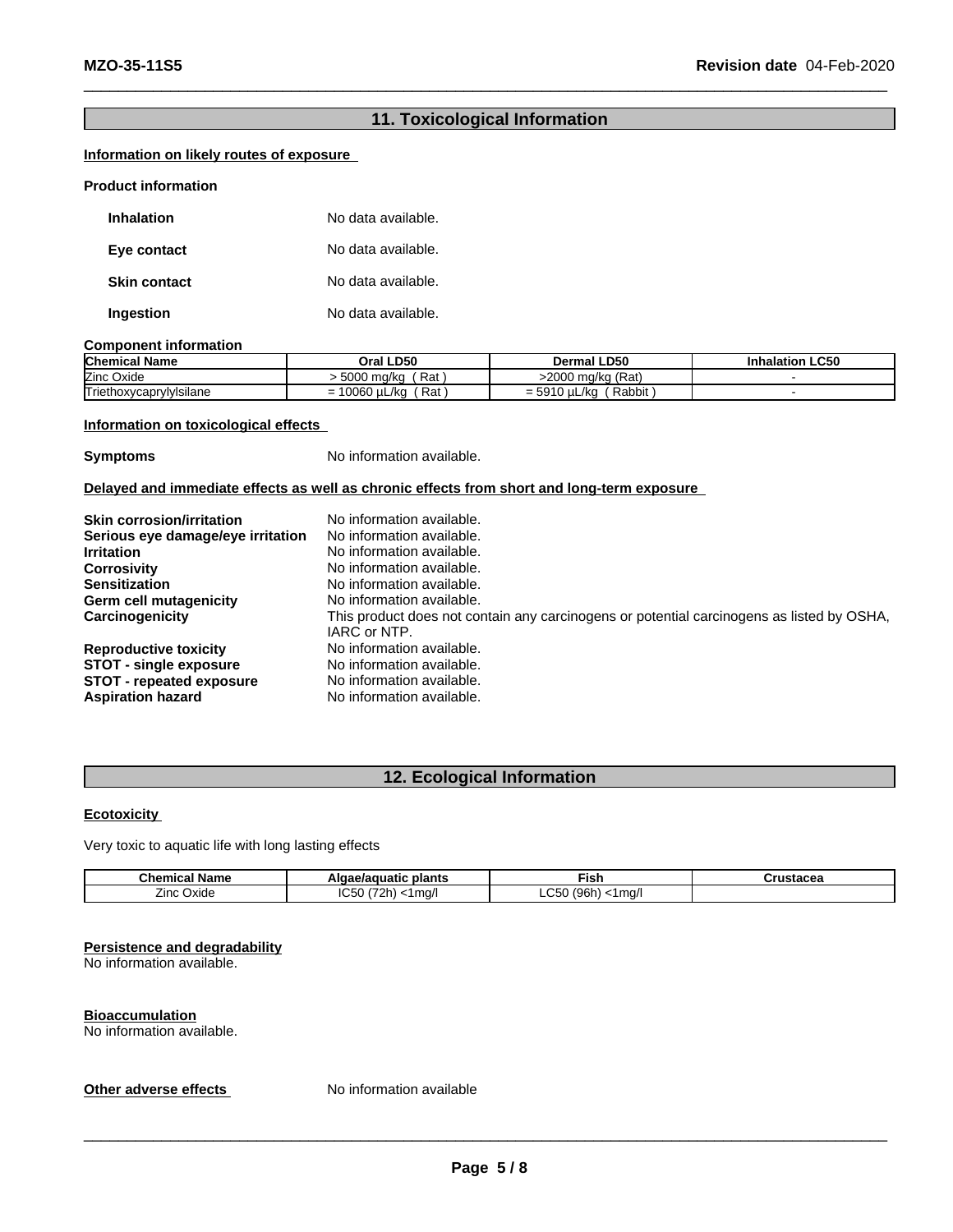|                               | <b>13. Disposal Considerations</b>                                                                     |
|-------------------------------|--------------------------------------------------------------------------------------------------------|
| Waste treatment methods       |                                                                                                        |
| <b>Disposal of wastes</b>     | Disposal should be in accordance with applicable regional, national and local laws and<br>regulations. |
| <b>Contaminated packaging</b> | Disposal should be in accordance with applicable regional, national and local laws and<br>regulations. |

This product contains one or more substances that are listed with the State of California as a hazardous waste.

| Zinc Oxide<br>Toxic<br><b>14. Transport Information</b><br>For single packaging and combination packaging containing inner packaging with<br>Note:<br>dangerous goods > 5L for liquids or > 5kg for solids:<br><b>DOT</b><br>Proper shipping name<br>3077 - Environmentally hazardous substances, solid, n.o.s<br><b>Hazard class</b><br>9<br>III<br>Packing group<br><b>TDG</b><br>Proper shipping name<br>3077 - Environmentally hazardous substances, solid, n.o.s<br><b>Hazard class</b><br>9<br>Ш<br><b>Packing group</b><br>ICAO (air)<br>UN/ID no<br>3077<br>Proper shipping name<br>3077 - Environmentally hazardous substances, solid, n.o.s<br>9<br><b>Hazard class</b><br>Ш<br>Packing group<br>IATA<br>UN/ID no<br>3077<br>3077 - Environmentally hazardous substances, solid, n.o.s<br>Proper shipping name<br><b>Hazard class</b><br>9<br>Ш<br><b>Packing group</b><br><b>IMDG</b><br>3077<br>UN/ID no<br>Proper shipping name<br>3077 - Environmentally hazardous substances, solid, n.o.s<br><b>Hazard class</b><br>9<br><b>Packing group</b><br>Ш<br><b>Marine pollutant</b><br>This product contains a chemical which is listed as a marine pollutant according to<br><b>IMDG/IMO</b><br><b>RID</b><br>UN/ID no<br>3077<br>Proper shipping name<br>3077 - Environmentally hazardous substances, solid, n.o.s<br><b>Hazard class</b><br>9<br>Ш<br><b>Packing group</b><br><b>ADR</b> | <b>Chemical Name</b> | <b>California Hazardous Waste Status</b> |
|-------------------------------------------------------------------------------------------------------------------------------------------------------------------------------------------------------------------------------------------------------------------------------------------------------------------------------------------------------------------------------------------------------------------------------------------------------------------------------------------------------------------------------------------------------------------------------------------------------------------------------------------------------------------------------------------------------------------------------------------------------------------------------------------------------------------------------------------------------------------------------------------------------------------------------------------------------------------------------------------------------------------------------------------------------------------------------------------------------------------------------------------------------------------------------------------------------------------------------------------------------------------------------------------------------------------------------------------------------------------------------------------------------|----------------------|------------------------------------------|
|                                                                                                                                                                                                                                                                                                                                                                                                                                                                                                                                                                                                                                                                                                                                                                                                                                                                                                                                                                                                                                                                                                                                                                                                                                                                                                                                                                                                       |                      |                                          |
|                                                                                                                                                                                                                                                                                                                                                                                                                                                                                                                                                                                                                                                                                                                                                                                                                                                                                                                                                                                                                                                                                                                                                                                                                                                                                                                                                                                                       |                      |                                          |
|                                                                                                                                                                                                                                                                                                                                                                                                                                                                                                                                                                                                                                                                                                                                                                                                                                                                                                                                                                                                                                                                                                                                                                                                                                                                                                                                                                                                       |                      |                                          |
|                                                                                                                                                                                                                                                                                                                                                                                                                                                                                                                                                                                                                                                                                                                                                                                                                                                                                                                                                                                                                                                                                                                                                                                                                                                                                                                                                                                                       |                      |                                          |
|                                                                                                                                                                                                                                                                                                                                                                                                                                                                                                                                                                                                                                                                                                                                                                                                                                                                                                                                                                                                                                                                                                                                                                                                                                                                                                                                                                                                       |                      |                                          |
|                                                                                                                                                                                                                                                                                                                                                                                                                                                                                                                                                                                                                                                                                                                                                                                                                                                                                                                                                                                                                                                                                                                                                                                                                                                                                                                                                                                                       |                      |                                          |
|                                                                                                                                                                                                                                                                                                                                                                                                                                                                                                                                                                                                                                                                                                                                                                                                                                                                                                                                                                                                                                                                                                                                                                                                                                                                                                                                                                                                       |                      |                                          |
|                                                                                                                                                                                                                                                                                                                                                                                                                                                                                                                                                                                                                                                                                                                                                                                                                                                                                                                                                                                                                                                                                                                                                                                                                                                                                                                                                                                                       |                      |                                          |
|                                                                                                                                                                                                                                                                                                                                                                                                                                                                                                                                                                                                                                                                                                                                                                                                                                                                                                                                                                                                                                                                                                                                                                                                                                                                                                                                                                                                       |                      |                                          |
|                                                                                                                                                                                                                                                                                                                                                                                                                                                                                                                                                                                                                                                                                                                                                                                                                                                                                                                                                                                                                                                                                                                                                                                                                                                                                                                                                                                                       |                      |                                          |
|                                                                                                                                                                                                                                                                                                                                                                                                                                                                                                                                                                                                                                                                                                                                                                                                                                                                                                                                                                                                                                                                                                                                                                                                                                                                                                                                                                                                       |                      |                                          |
|                                                                                                                                                                                                                                                                                                                                                                                                                                                                                                                                                                                                                                                                                                                                                                                                                                                                                                                                                                                                                                                                                                                                                                                                                                                                                                                                                                                                       |                      |                                          |
|                                                                                                                                                                                                                                                                                                                                                                                                                                                                                                                                                                                                                                                                                                                                                                                                                                                                                                                                                                                                                                                                                                                                                                                                                                                                                                                                                                                                       |                      |                                          |
|                                                                                                                                                                                                                                                                                                                                                                                                                                                                                                                                                                                                                                                                                                                                                                                                                                                                                                                                                                                                                                                                                                                                                                                                                                                                                                                                                                                                       |                      |                                          |
|                                                                                                                                                                                                                                                                                                                                                                                                                                                                                                                                                                                                                                                                                                                                                                                                                                                                                                                                                                                                                                                                                                                                                                                                                                                                                                                                                                                                       |                      |                                          |
|                                                                                                                                                                                                                                                                                                                                                                                                                                                                                                                                                                                                                                                                                                                                                                                                                                                                                                                                                                                                                                                                                                                                                                                                                                                                                                                                                                                                       |                      |                                          |
|                                                                                                                                                                                                                                                                                                                                                                                                                                                                                                                                                                                                                                                                                                                                                                                                                                                                                                                                                                                                                                                                                                                                                                                                                                                                                                                                                                                                       |                      |                                          |
|                                                                                                                                                                                                                                                                                                                                                                                                                                                                                                                                                                                                                                                                                                                                                                                                                                                                                                                                                                                                                                                                                                                                                                                                                                                                                                                                                                                                       |                      |                                          |
|                                                                                                                                                                                                                                                                                                                                                                                                                                                                                                                                                                                                                                                                                                                                                                                                                                                                                                                                                                                                                                                                                                                                                                                                                                                                                                                                                                                                       |                      |                                          |
|                                                                                                                                                                                                                                                                                                                                                                                                                                                                                                                                                                                                                                                                                                                                                                                                                                                                                                                                                                                                                                                                                                                                                                                                                                                                                                                                                                                                       |                      |                                          |
|                                                                                                                                                                                                                                                                                                                                                                                                                                                                                                                                                                                                                                                                                                                                                                                                                                                                                                                                                                                                                                                                                                                                                                                                                                                                                                                                                                                                       |                      |                                          |
|                                                                                                                                                                                                                                                                                                                                                                                                                                                                                                                                                                                                                                                                                                                                                                                                                                                                                                                                                                                                                                                                                                                                                                                                                                                                                                                                                                                                       |                      |                                          |
|                                                                                                                                                                                                                                                                                                                                                                                                                                                                                                                                                                                                                                                                                                                                                                                                                                                                                                                                                                                                                                                                                                                                                                                                                                                                                                                                                                                                       |                      |                                          |
|                                                                                                                                                                                                                                                                                                                                                                                                                                                                                                                                                                                                                                                                                                                                                                                                                                                                                                                                                                                                                                                                                                                                                                                                                                                                                                                                                                                                       |                      |                                          |
|                                                                                                                                                                                                                                                                                                                                                                                                                                                                                                                                                                                                                                                                                                                                                                                                                                                                                                                                                                                                                                                                                                                                                                                                                                                                                                                                                                                                       |                      |                                          |
|                                                                                                                                                                                                                                                                                                                                                                                                                                                                                                                                                                                                                                                                                                                                                                                                                                                                                                                                                                                                                                                                                                                                                                                                                                                                                                                                                                                                       |                      |                                          |
|                                                                                                                                                                                                                                                                                                                                                                                                                                                                                                                                                                                                                                                                                                                                                                                                                                                                                                                                                                                                                                                                                                                                                                                                                                                                                                                                                                                                       |                      |                                          |
|                                                                                                                                                                                                                                                                                                                                                                                                                                                                                                                                                                                                                                                                                                                                                                                                                                                                                                                                                                                                                                                                                                                                                                                                                                                                                                                                                                                                       |                      |                                          |
|                                                                                                                                                                                                                                                                                                                                                                                                                                                                                                                                                                                                                                                                                                                                                                                                                                                                                                                                                                                                                                                                                                                                                                                                                                                                                                                                                                                                       |                      |                                          |
|                                                                                                                                                                                                                                                                                                                                                                                                                                                                                                                                                                                                                                                                                                                                                                                                                                                                                                                                                                                                                                                                                                                                                                                                                                                                                                                                                                                                       |                      |                                          |
|                                                                                                                                                                                                                                                                                                                                                                                                                                                                                                                                                                                                                                                                                                                                                                                                                                                                                                                                                                                                                                                                                                                                                                                                                                                                                                                                                                                                       |                      |                                          |
|                                                                                                                                                                                                                                                                                                                                                                                                                                                                                                                                                                                                                                                                                                                                                                                                                                                                                                                                                                                                                                                                                                                                                                                                                                                                                                                                                                                                       |                      |                                          |
|                                                                                                                                                                                                                                                                                                                                                                                                                                                                                                                                                                                                                                                                                                                                                                                                                                                                                                                                                                                                                                                                                                                                                                                                                                                                                                                                                                                                       | UN/ID no             | 3077                                     |
| 3077 - Environmentally hazardous substances, solid, n.o.s<br>Proper shipping name                                                                                                                                                                                                                                                                                                                                                                                                                                                                                                                                                                                                                                                                                                                                                                                                                                                                                                                                                                                                                                                                                                                                                                                                                                                                                                                     |                      |                                          |
| <b>Hazard class</b><br>9                                                                                                                                                                                                                                                                                                                                                                                                                                                                                                                                                                                                                                                                                                                                                                                                                                                                                                                                                                                                                                                                                                                                                                                                                                                                                                                                                                              |                      |                                          |
| Ш<br>Packing group                                                                                                                                                                                                                                                                                                                                                                                                                                                                                                                                                                                                                                                                                                                                                                                                                                                                                                                                                                                                                                                                                                                                                                                                                                                                                                                                                                                    |                      |                                          |
| <b>ADN</b>                                                                                                                                                                                                                                                                                                                                                                                                                                                                                                                                                                                                                                                                                                                                                                                                                                                                                                                                                                                                                                                                                                                                                                                                                                                                                                                                                                                            |                      |                                          |
| Proper shipping name<br>3077 - Environmentally hazardous substances, solid, n.o.s                                                                                                                                                                                                                                                                                                                                                                                                                                                                                                                                                                                                                                                                                                                                                                                                                                                                                                                                                                                                                                                                                                                                                                                                                                                                                                                     |                      |                                          |
| <b>Hazard class</b><br>9                                                                                                                                                                                                                                                                                                                                                                                                                                                                                                                                                                                                                                                                                                                                                                                                                                                                                                                                                                                                                                                                                                                                                                                                                                                                                                                                                                              |                      |                                          |
| Ш<br><b>Packing group</b>                                                                                                                                                                                                                                                                                                                                                                                                                                                                                                                                                                                                                                                                                                                                                                                                                                                                                                                                                                                                                                                                                                                                                                                                                                                                                                                                                                             |                      |                                          |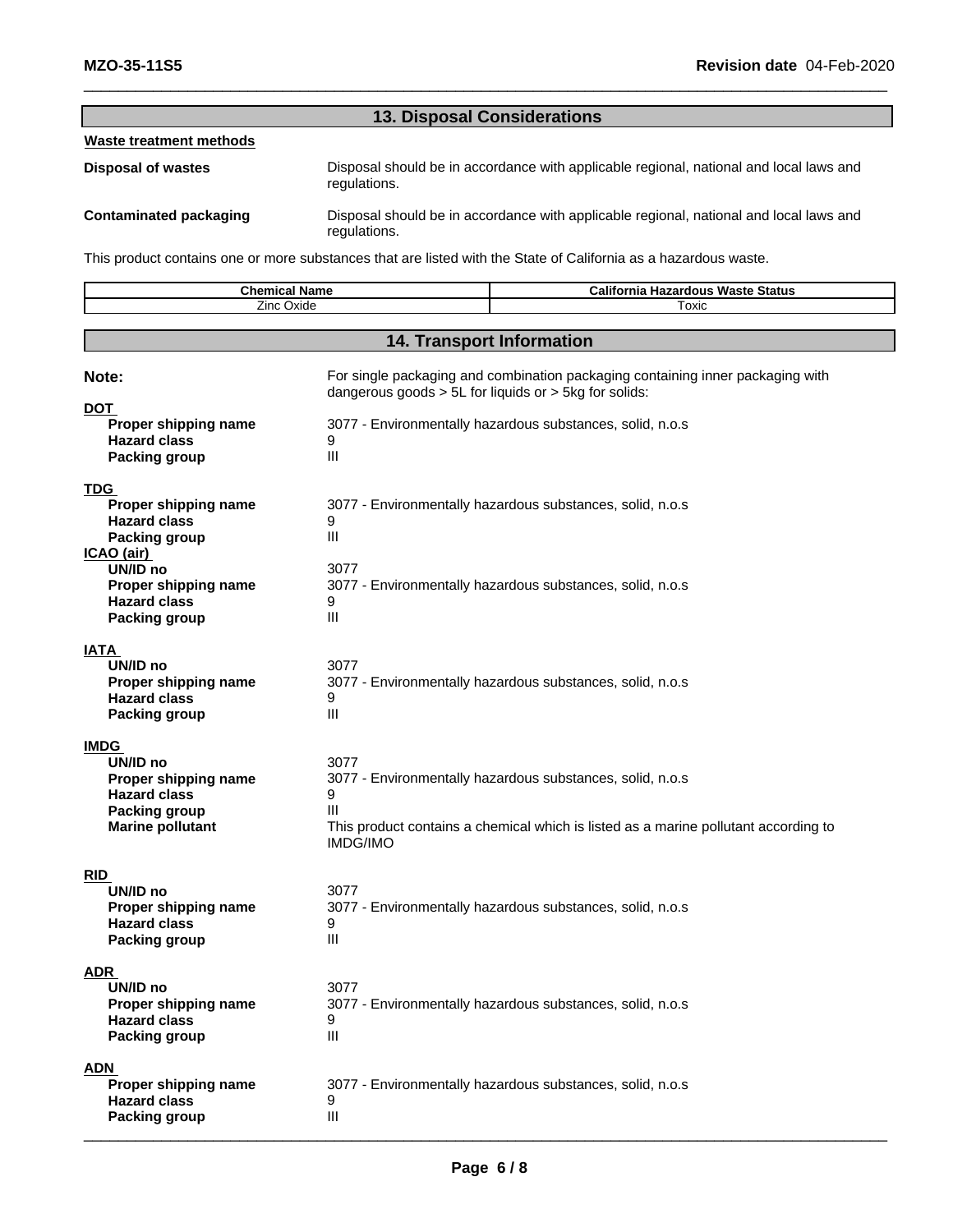### **15. Regulatory information**

| <b>International Inventories</b> |          |
|----------------------------------|----------|
| TSCA                             | Complies |
| <b>DSL/NDSL</b>                  | Complies |
| <b>EINECS/ELINCS</b>             | Complies |
| ENCS                             | Complies |
| <b>IECSC</b>                     | Complies |
| KECL                             | Complies |
| PICCS                            | Complies |
| AICS                             | Complies |
|                                  |          |

 **Legend:** 

 **TSCA** - United States Toxic Substances Control Act Section 8(b) Inventory

 **DSL/NDSL** - Canadian Domestic Substances List/Non-Domestic Substances List

 **EINECS/ELINCS** - European Inventory of Existing Chemical Substances/European List of Notified Chemical Substances

 **ENCS** - Japan Existing and New Chemical Substances

 **IECSC** - China Inventory of Existing Chemical Substances

 **KECL** - Korean Existing and Evaluated Chemical Substances

 **PICCS** - Philippines Inventory of Chemicals and Chemical Substances

 **AICS** - Australian Inventory of Chemical Substances

### **US Federal Regulations**

#### **SARA 313**

Section 313 of Title III of the Superfund Amendments and Reauthorization Act of 1986 (SARA). This product does not contain any chemicals which are subject to the reporting requirements of the Act and Title 40 of the Code of Federal Regulations, Part 372

#### **SARA 311/312 Hazard Categories**

| Acute Health Hazard               | No. |  |
|-----------------------------------|-----|--|
| Chronic Health Hazard             | No. |  |
| Fire Hazard                       | No. |  |
| Sudden release of pressure hazard | No. |  |
| Reactive Hazard                   | N٥  |  |

#### **CWA (Clean WaterAct)**

This product contains the following substances which are regulated pollutants pursuant to the Clean Water Act (40 CFR 122.21 and 40 CFR 122.42)

| <b>Chemical Name</b> | $\sim$ WA<br><b>Reportable</b><br>Quantities | CWA<br>: Pollutants<br>Toxic | <b>CWA</b><br><b>A - Priority Pollutants</b> | <b>CWA</b><br>· Hazardous<br>Substances |
|----------------------|----------------------------------------------|------------------------------|----------------------------------------------|-----------------------------------------|
| Oxide<br>Zinc        |                                              |                              |                                              |                                         |

#### **CERCLA**

This material, as supplied, does not contain any substances regulated as hazardous substances under the Comprehensive Environmental Response Compensation and Liability Act (CERCLA) (40 CFR 302) or the Superfund Amendments and Reauthorization Act (SARA) (40 CFR 355). There may be specific reporting requirements at the local, regional, or state level pertaining to releases of this material

### **US State Regulations**

#### **California Proposition 65**

This product does not contain any Proposition 65 chemicals

#### **U.S. State Right-to-Know Regulations**

This product may contain substances regulated by state right-to-know regulations

| $\sim$<br>Name<br>emical<br>⊶ne∽ | NAW<br>I<br>17C<br>JELSE | พเดออดบเเนอซแอ | ™Ivania |
|----------------------------------|--------------------------|----------------|---------|
| -<br>∠ınc<br>Oxide               |                          |                |         |